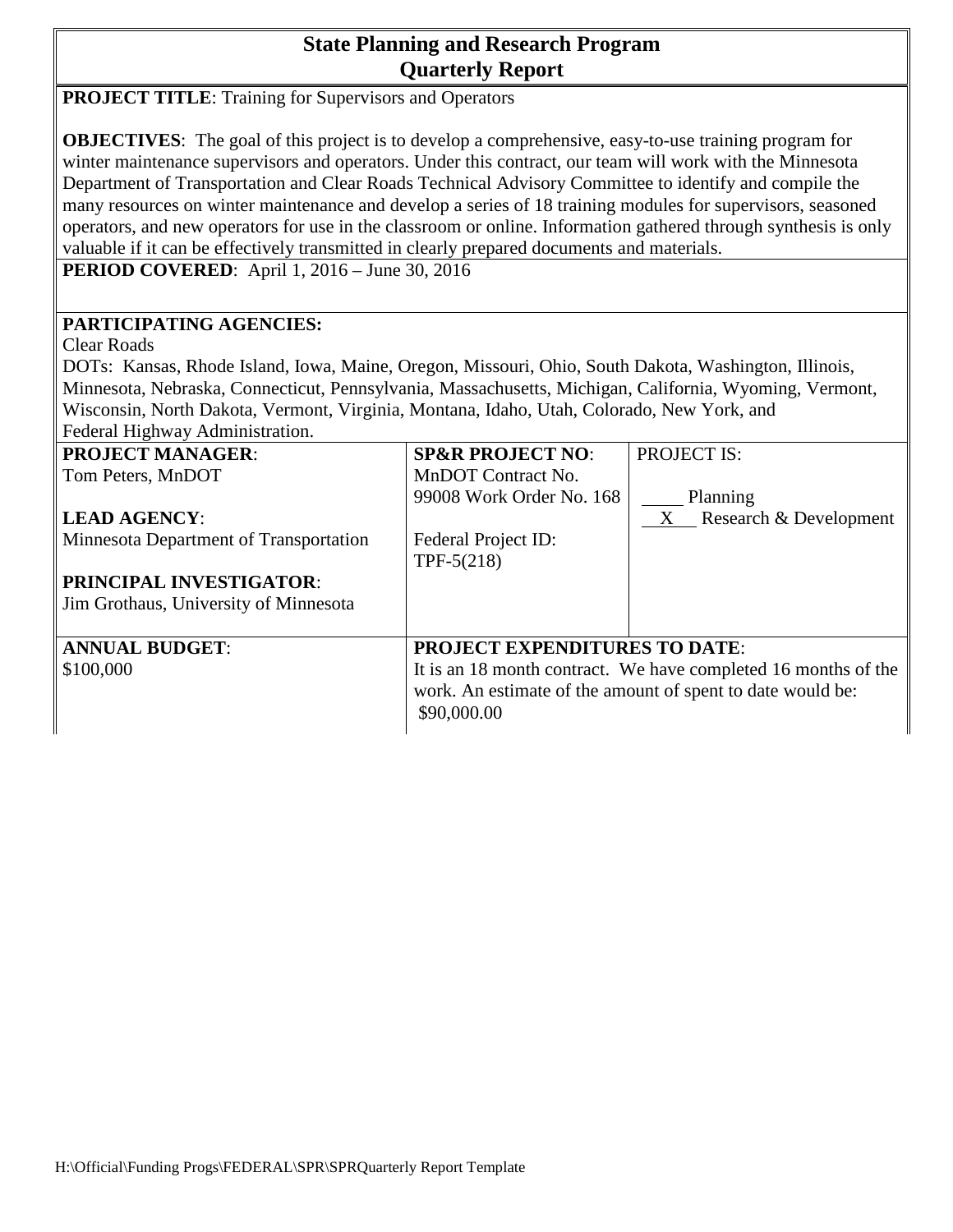## **WORK COMPLETED:**

A project TAP meeting was held on June 27 to discuss the current status of the original 18 modules and how to move forward with the remaining 6.

An amendment has been processed to develop more training modules. Current progress on the additional modules:

Module 23: "Getting ready for Winter" out for review to project champion. Awaiting feedback. Hope to make requested changes and get it out to bigger review team yet this week.

Module 20: "Record Keeping" going out for review to project champion today. Likely out to bigger team for review in 2 weeks.

Module 22: Snow Disposal and managing snow disposal, just started working on this. ClearRoads has not assigned a project champion to it yet.

Module 24: Drivers Education. Reviewing resources sent by Cliff. Should get started on module design yet this week.

## **Status of Clear Roads Training Modules:**

Date: June 30, 2016

|                         |                                                           | <b>Status</b>                                                             |                                |                          |                                          |                                            |                                            |
|-------------------------|-----------------------------------------------------------|---------------------------------------------------------------------------|--------------------------------|--------------------------|------------------------------------------|--------------------------------------------|--------------------------------------------|
| Mod.                    | <b>Topic</b>                                              | <b>Technical</b><br>Content<br>Complete<br>by Fortin<br><b>Consulting</b> | Powerpoint<br><b>Finalized</b> | <b>Teaching</b><br>guide | Pre and<br>Post<br><b>Assess</b><br>ment | <b>Stude</b><br>nt<br>Evalu<br>aation<br>S | <b>Shared</b><br>with<br>the<br><b>TAP</b> |
| $\mathbf{1}$            | <b>Plowing Procedures</b>                                 | $\mathsf{X}$                                                              | $\mathsf{X}$                   | $\mathsf{x}$             | $\mathsf{x}$                             | X                                          | $\mathsf{X}$                               |
| $\overline{2}$          | <b>Truck Operations</b>                                   | $\mathsf{X}$                                                              | $\mathsf{X}$                   | $\pmb{\chi}$             | $\mathsf{X}$                             | $\mathsf{X}$                               | X                                          |
| $\overline{\mathbf{3}}$ | <b>Spreader Procedures</b>                                | $\mathsf{X}$                                                              | $\sf X$                        | $\sf X$                  | $\mathsf{x}$                             | $\overline{\mathsf{X}}$                    | $\overline{X}$                             |
| $\overline{a}$          | <b>Material Use</b>                                       | $\mathsf{X}$                                                              | $\mathsf{X}$                   | X                        | $\mathsf{x}$                             | X                                          | $\overline{\mathsf{X}}$                    |
| 5                       | <b>Pre-wetting</b>                                        | $\mathsf{X}$                                                              | X                              | $\mathsf{x}$             | $\mathsf{x}$                             | X                                          | X                                          |
| 6                       | <b>Brine Production</b>                                   | $\mathsf{X}$                                                              | $\mathsf{X}$                   | X                        | $\mathsf{x}$                             | $\overline{\mathsf{X}}$                    | $\overline{X}$                             |
| $\overline{7}$          | De-icing                                                  | $\pmb{\mathsf{X}}$                                                        | $\boldsymbol{\mathsf{x}}$      | X                        | $\mathsf{x}$                             | $\sf X$                                    | X                                          |
| 8                       | <b>Anti-icing</b>                                         | X                                                                         | X                              | X                        | $\mathsf{x}$                             | X                                          | X                                          |
| 9                       | <b>Safety</b>                                             | X                                                                         | X                              | X                        | X                                        | X                                          | X                                          |
| 10                      | <b>De-Icing Agent Management</b><br><b>Policy</b>         | $\mathsf{x}$                                                              | $\mathsf{X}$                   | $\mathsf{x}$             | $\mathsf{X}$                             | $\mathsf{x}$                               | $\mathsf{X}$                               |
| 11                      | <b>Level of Service</b>                                   | $\mathsf{x}$                                                              | X                              | X                        | $\mathsf{x}$                             | X                                          | X                                          |
| 12                      | <b>Principles of Ice Formation</b>                        | $\boldsymbol{\mathsf{X}}$                                                 | X                              | X                        | X                                        | $\mathsf{x}$                               | $\mathsf{x}$                               |
| 13                      | <b>Science of Freeze Point</b><br><b>Depressants</b>      | $\mathsf{x}$                                                              | X                              | $\mathsf{x}$             | $\mathsf{x}$                             | $\mathsf{X}$                               | $\mathsf{X}$                               |
| 14                      | <b>Snow and Ice Control Agents</b><br>and the Environment | $\mathsf{X}$                                                              | $\mathsf{x}$                   | $\mathsf{x}$             | $\mathsf{x}$                             | $\mathsf{x}$                               | $\mathsf{X}$                               |
| 15                      | <b>Drift Control</b>                                      | X                                                                         | X                              | X                        | X                                        | $\sf X$                                    | X                                          |
| 16                      | <b>Weather Basics</b>                                     | $\mathsf{X}$                                                              | $\sf X$                        | $\mathsf{x}$             | $\mathsf{x}$                             | $\overline{X}$                             | $\mathsf{X}$                               |
| 17                      | <b>Bridge Frost</b>                                       | X                                                                         | X                              | X                        | X                                        | X                                          | X                                          |
| 18                      | <b>Avalanche Management</b>                               | X                                                                         | X                              | X                        | X                                        | X                                          | X                                          |